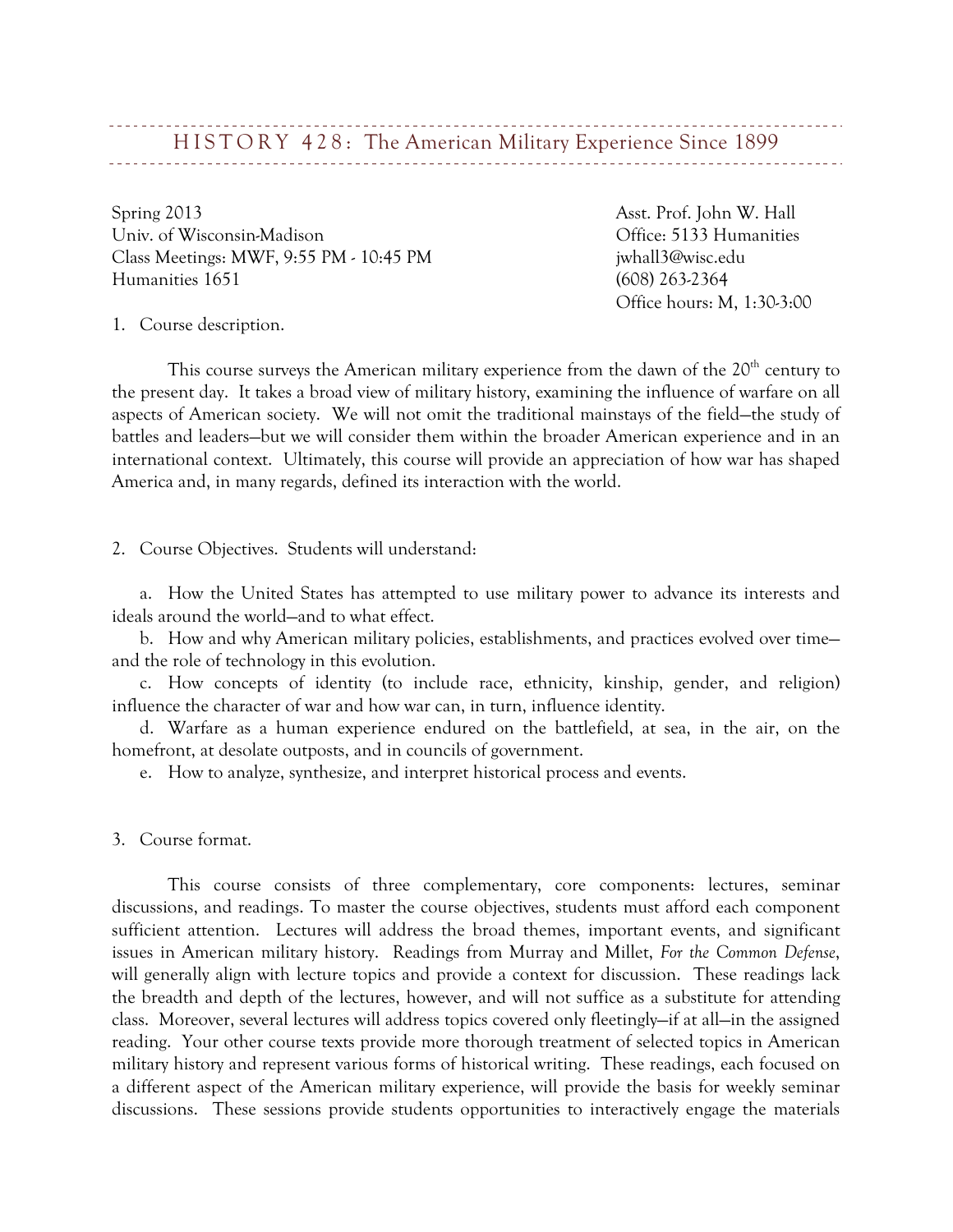and each other. To improve group discussions, students must complete all assigned readings prior to each seminar discussion. Students will also attend one special presentations at the Wisconsin Veterans Museum (designated on the course schedule below).

- 4. Graded requirements. All students will be graded on a 1000-point scale.
	- a. Seminar participation / quizzes: 150 points.

The quality of seminar discussions is entirely dependent upon student preparation and contributions. Accordingly, Teaching Assistants (TAs) will circulate a discussion question at least four days prior to most seminar meetings. Over the course of the semester, students must respond to at least seven of these prompts with a 300-word essay, submitted on Learn@UW at least twenty-four hours before the respective seminar meeting. Each response is worth 15 points (contingent upon student participation in this meeting). Student will have opportunities to earn the remaining 45 points through unannounced quizzes (but students with unexcused absences will receive zero points for missed quizzes).

b. Lecture quizzes: 50 points.

Student may earn up to 50 points in unannounced quizzes administered during select lectures. As in seminar, students with unexcused absences will receive zero points for missed quizzes.

c. Research proposal: 100 points.

In preparation for the writing requirement, students will submit a research proposal consisting of the following elements:

- 1. A brief biography of your prospective interview subject, identifying his or her experience and its relevance to the course themes.
- 2. A research question that (a) you can answer with the sources available to you and (b) relates the interview subject's experiences to the broader course themes.
- 3. An annotated bibliography comprising at least four secondary and two primary sources.

#### **This requirement is due at the beginning of the 18 February class meeting.**

d. Mid-term examination.

Students will receive a take-home, mid-term examination in class on 13 March. The examination will consist of two questions and will account for 200 points (100 points per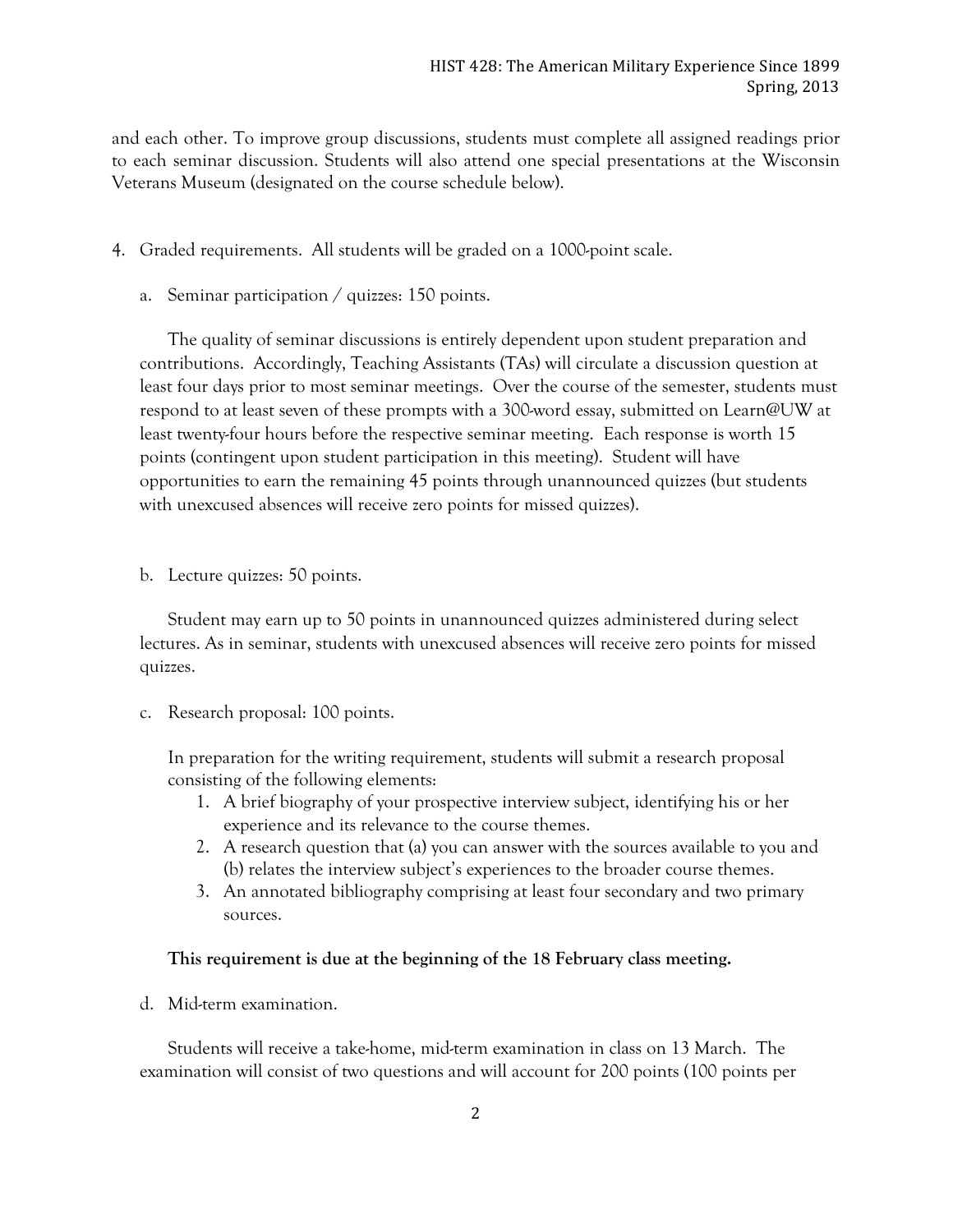question). Students will answer each question in an essay of 900 to 1,100 words. Essays must present a compelling thesis substantiated by specific historical evidence and demonstrate a mastery of the material covered in lectures, readings, and discussions. Poor writing, grammatical errors, and ineffective organization will result in grade deductions. Students may discuss the questions with one another outside of class, but the essays must be entirely their own work. **Completed examinations are due at the beginning of lecture, 18 March**.

#### e. Writing requirement.

Students will write a 6-8 page essay based on an oral history interview that they conduct. Students may interview any person whose personal experiences offers insights on the American military experience in the  $20<sup>th</sup>$  or  $21<sup>st</sup>$  centuries. The most common subjects for such interviews are veterans of American wars, but students may elect to interview anyone with a valuable perspective regarding the influence of war on American society. Potential interview subjects also include "gold star mothers," mental health care professionals who have treated veterans suffering from PTSD, defense policy-makers, or organizers of anti-war activities. Students should take great care in selecting someone with a suitable depth of relevant experience and must always treat their interview subject with respect. Under no circumstance will students solicit an interview with adversarial intentions. Essays must relate the individual's experiences to the broader themes of this course—an endeavor that will require additional research and citation. This writing requirement will account for 200 points. **Essays are due at the beginning of the 22 April class meeting**.

### f. Final examination.

Students will receive a take-home, final examination in class on 10 May. The examination will consist of three essay questions, two requiring short answers of 400 to 500 words and one requiring an essay of 1500 to 2000 words. The final examination will cover all materials presented in the course and is worth 300 points (60 points per short answer and 180 points for the long essay). Each answer should present a compelling thesis substantiated by specific historical evidence and demonstrate a mastery of the material covered in lectures, readings, and discussions. Poor writing, grammatical errors, and ineffective organization will result in grade deductions. Students may discuss the questions with one another outside of class, but the essays must be entirely their own work. **Completed examinations are due at your TA's office no later than 2:25 p.m. on 14 May**.

## g. Grading summary.

| Seminar participation $\overline{\phantom{a}}$ quizzes: | 150 points | 15% |
|---------------------------------------------------------|------------|-----|
| Lecture quizzes:                                        | 50 points  | 5%  |
| Proposal:                                               | 100 points | 10% |
| Mid-term examination:                                   | 200 points | 20% |
| Writing requirement                                     | 200 points | 20% |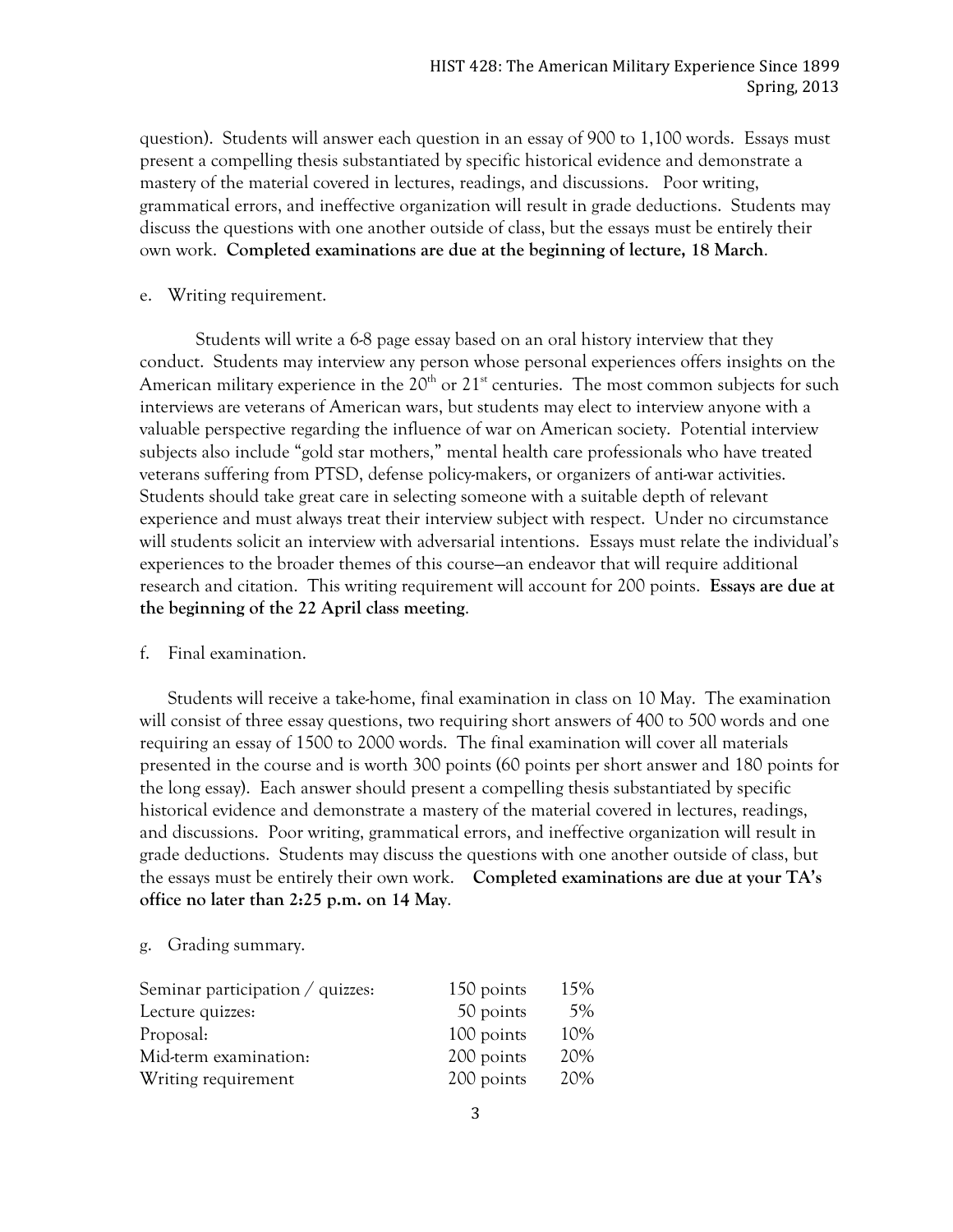Final examination 300 points 30%

h. Grading scheme.

| 92-100%  | A   |
|----------|-----|
| 87-91.9% | AB  |
| 82-86.9% | B   |
| 77-81.9% | BC. |
| 72-76.9% | C   |
| 67-71.9% | D   |
| 0-66.9%  | F   |

5. Grading standards for written work.

a. Organization:

(1) Does the essay begin with an effective introduction that (a) engages the reader, (b) identifies historical problem under consideration, and (c) posits the student's thesis?

(2) Do paragraphs comprise discrete ideas defined by identifiable topic sentences?

(3) Does the student make effective use of transitions (especially between paragraphs)?

(4) Does the student arrange his or her paragraphs (ideas) in a logical sequence that furthers the argument while maintaining a coherent, chronological narrative?

(5) Does the student conclude with a summary of the paper's most salient findings and (if appropriate) an allusion to their broader significance?

b. Use of sources:

(1) Is the student's research adequate?

(2) Does the student make significant  $\frac{1}{2}$  sufficient use of primary sources?<sup>\*</sup>

(3) Does the student over-rely on select secondary sources or non-scholarly sources?

(4) Does the student make appropriate use of the *best available* sources?

(5) Does the student effectively use evidence from these sources to further his or her argument?

(6) Does the student understand the historiography of his or her topic.<sup> $\dot{r}$ </sup>

(7) Does the student make excessive or inappropriate use of direct quotations?

c. Overall:

(1) Does the student present an original, compelling argument substantiated by appropriate historical evidence? Would a general, educated reader find the argument compelling?

(2) Does the student demonstrate mastery of the subject matter?

(3) Is the essay well written? Would a general, educated reader understand it and enjoy reading it?

(4) Is the essay properly formatted and free of errors?

 

<sup>\*</sup> Research paper only.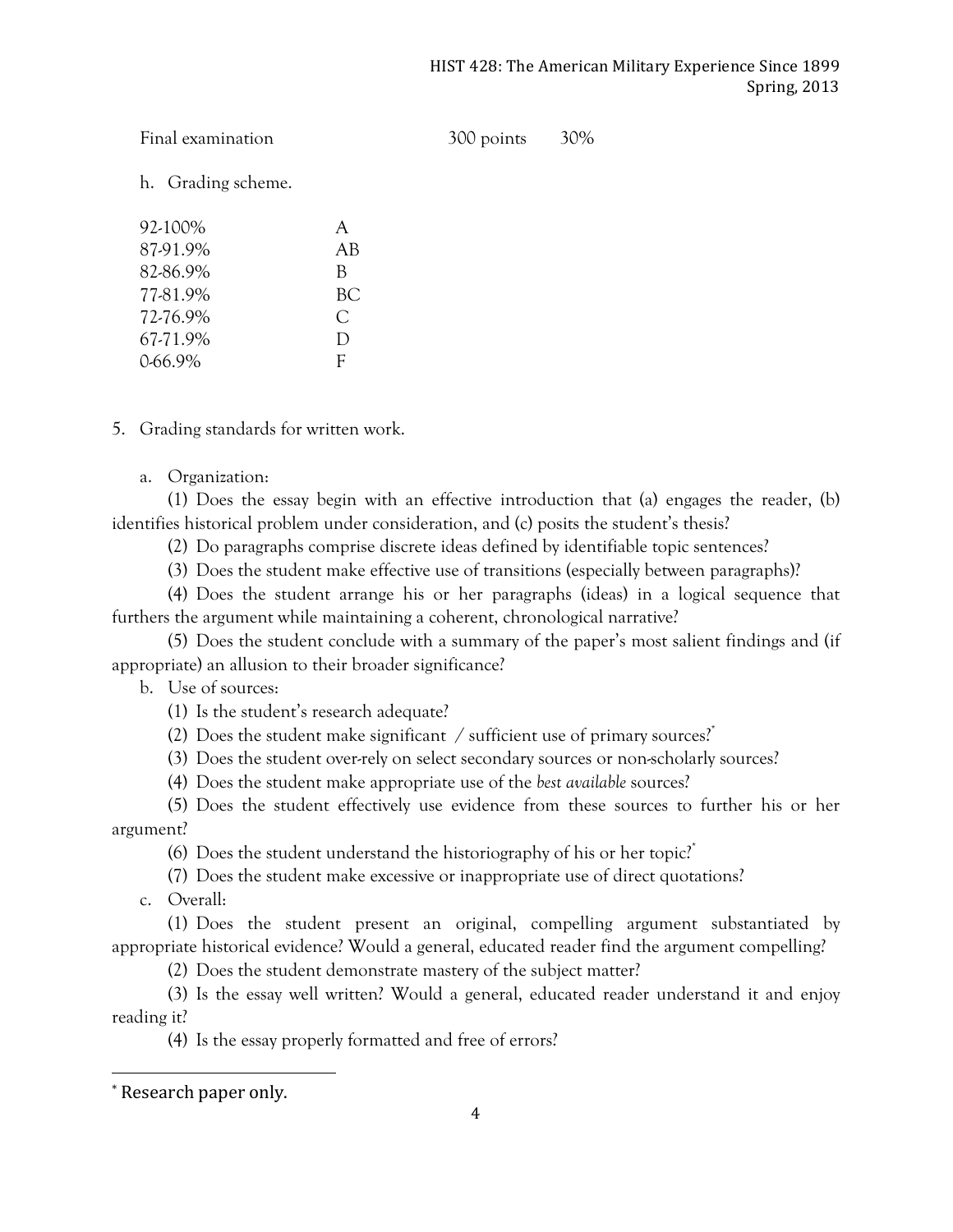6. How to succeed in this course.

- a. Do the reading.
- b. Attend all class meetings (lectures and seminar discussions).

(1) Be seated and prepared to take notes at 9:55 p.m.

(2) Turn off cell phones in class. Prof. Hall or the TAs will answer phones that ring; repeat offenders will be asked to leave.

(3) Coordinate anticipated absences, late arrivals, and early departures ahead of time.

(4) Prof. Hall expects personal explanations for unanticipated tardiness immediately following class.

c. Contribute to discussions.

d. Take notes—in class and while reading. Laptops are permitted in class for note-taking and referencing purposes only. Prof. Hall reserves the right to revoke laptop privileges for those who abuse them.

e. Work ahead on all graded requirements and submit them on time. **Late submissions will be penalized 10% the moment they are late with additional 10% deductions every twenty-four hours** *unless* **students negotiate an extension prior to the original due date.** Submissions will not be accepted after the return of other students' graded submissions.

f. Do your own work. Doing otherwise defeats the purpose of taking the course. Prof. Hall will investigate and punish suspected cases of plagiarism in accordance with Chapter 14 of the University of Wisconsin System Administrative Code.

g. Seek assistance from the professor or TA if you are struggling or do not understand the expectations.

- 7. Course texts.
	- a. Students are responsible for acquiring the following texts:

Finkel, David. *The Good Soldiers*. New York: Farrar, Straus and Giroux, 2009.

Millett, Allan R., and Peter Maslowski. *For the Common Defense: A Military History of the United States of America*. Revised and expanded ed. New York: Free Press, 1994.

Overy, Richard. *Why the Allies Won*. New York: W.W. Norton & Company, 1995.

- Schmidt, Hans. *Maverick Marine: General Smedley D. Butler and the Contradictions of American Military History*. Lexington: University Press of Kentucky, 1987.
- Slotkin, Richard. *Lost Battalions: The Great War and the Crisis of American Nationality*. New York: Henry Holt and Company, 2005.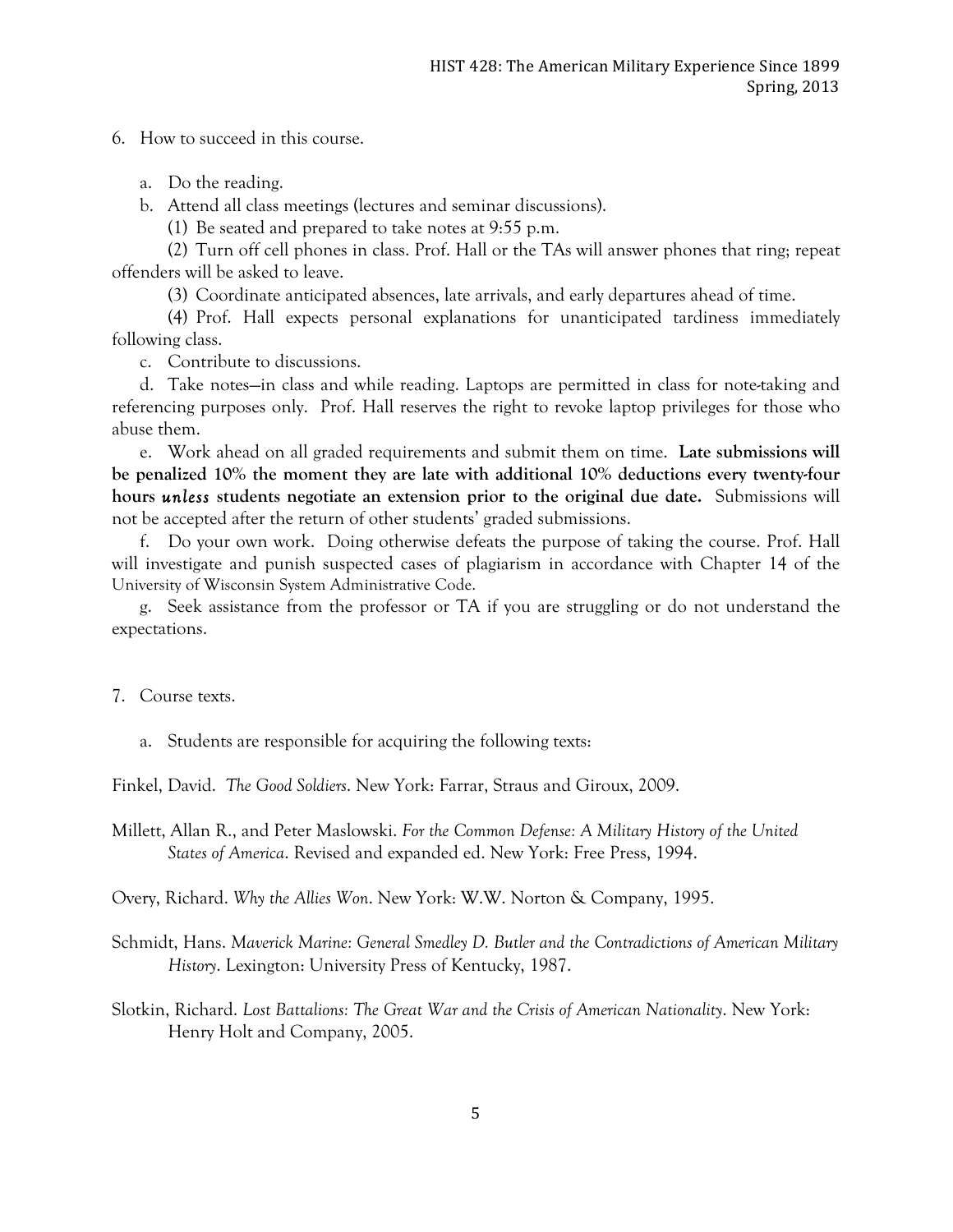- Westad, Odd Arne. *The Global Cold War: Third World Interventions and the Making of Our Times*. New York: Cambridge University Press, 2005.
	- b. The following essays are available on Learn@UW.
- Birtle, Andrew J. "PROVN, Westmoreland, and the Historians: A Reappraisal." *The Journal of Military History* 72, no. 4 (2008): 1213-1247.
- Davidson, Phillip B. "The Strategy of Revolutionary War." In *Secrets of the Vietnam War*, 17-27. Novato, CA: Presidio, 1990.
- Fall, Bernard B. "Revolutionary War in South Vietnam." In *Last Reflections on a War*, 218-223. Garden City, N.Y.,: Doubleday, 1967.
- Flint, Roy K. "The Truman-MacArthur Conflict: Dilemmas of Civil-Military Relations in the Nuclear Age." In *The United States Military under the Constitution of the United States, 1789- 1989*, edited by Richard H. Kohn, 223-267. New York: New York University Press, 1991
- Krepinevich, Andrew F. "A Strategy of Tactics." In *The Army and Vietnam*, 164-193. Baltimore: Johns Hopkins University Press, 1986.
- Sledge, E. B. "Chapter 5: Another Amphibious Assault." In *With the Old Breed at Peleliu and Okinawa*, 114-138. New York: Presidio Press, 2007.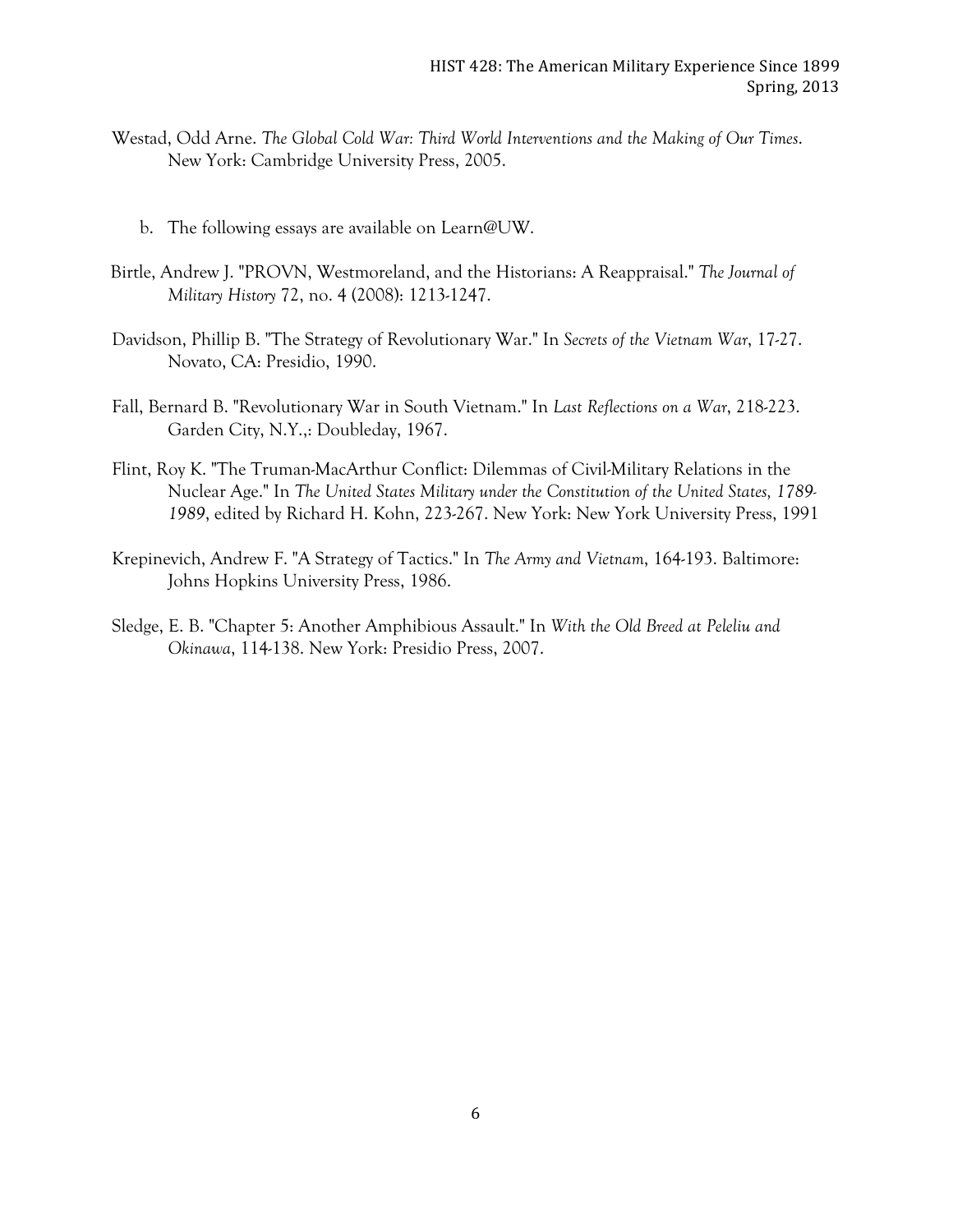Course schedule.

| <b>LSN</b>               | Date               | Topic                                                                                                      | Reading                                                                                 |
|--------------------------|--------------------|------------------------------------------------------------------------------------------------------------|-----------------------------------------------------------------------------------------|
|                          | 1/23               | Introduction                                                                                               | None                                                                                    |
|                          |                    | American Identity & Interventionism                                                                        |                                                                                         |
| $\overline{2}$           | 1/25               | Review & Summary: American<br>Military History to 1899                                                     | Schmidt, 1-37                                                                           |
| $\mathfrak{Z}$           | 1/28               | An Imperial Constabulary                                                                                   | Schmidt, 38-95; M&M, 334-38                                                             |
| S <sub>1</sub>           | 1/28-29            | Seminar Discussion 1                                                                                       |                                                                                         |
| $\overline{4}$           | 1/30               | Modernizing the Military<br>Establishment, 1899-1914                                                       | Slotkin, 1-29; M&M, 316-34                                                              |
| 5                        | 2/1                | Identity & Preparedness                                                                                    | All: M&M, 338-42; Slotkin, 29-34<br>Group A: Slotkin, 35-71<br>Group B: Slotkin, 72-111 |
|                          | The Great War      |                                                                                                            |                                                                                         |
| 6                        | 2/4                | WWI to American Entry                                                                                      | M&M, 346-60; Slotkin, 112-51                                                            |
| S <sub>2</sub>           | $2/4 - 2/5$        | Seminar Discussion 2                                                                                       | $\overline{\phantom{a}}$                                                                |
| $\overline{\mathcal{U}}$ | 2/6                | Over There: America Enters the War                                                                         | M&M, 360-72; Slotkin, 153-212                                                           |
| 8                        | 2/8                | The Great War at Sea                                                                                       | Slotkin, 213-39; Schmidt, 96-109                                                        |
| 9                        | 2/11               | Building the AEF, Breaking the<br>Stalemate                                                                | M&M, 372-76; Slotkin, 241-74                                                            |
| S <sub>3</sub>           | $2/11-12$          | Seminar Discussion 3                                                                                       | 4                                                                                       |
| 10                       | 2/13               | Trial by Fire: The Meuse-Argonne<br>Offensive                                                              | Group A: Slotkin, 275-303<br>Group B: Slotkin, 305-63                                   |
| 11                       | 2/15               | German Defeat, American<br>Disappointment                                                                  | Slotkin, 395-461                                                                        |
| 12                       | 2/18               | <b>Conducting Oral History</b>                                                                             | PROPOSALS DUE!                                                                          |
| S <sub>4</sub>           | $2/18-19$          | Seminar Discussion 4                                                                                       | ×                                                                                       |
|                          | The Interwar Years |                                                                                                            |                                                                                         |
| 13                       | 2/20               | Military Policy between the Wars                                                                           | M&M, 380-407; Schmidt, 202-51                                                           |
|                          | World War II       |                                                                                                            |                                                                                         |
| 14                       | 2/22               | Germany First?                                                                                             | M&M, 413-27, Overy, 25-44                                                               |
| 15                       | 2/25               | Economies at War                                                                                           | M&M, 427-35; Overy, 180-244                                                             |
| S <sub>5</sub>           | $2/25 - 26$        | Seminar Discussion 5                                                                                       | Overy, xii-24                                                                           |
| 16                       | 2/27               | Victory at Sea by '43                                                                                      | M&M, 435-46; Overy, 44-62                                                               |
| 17                       | 3/1                | War without Mercy in the PTO                                                                               | Sledge                                                                                  |
| 18                       | 3/4                | The Soviet Contribution                                                                                    | Overy, 63-100                                                                           |
| S <sub>6</sub>           | $3/4-5$            | Seminar Discussion 6                                                                                       |                                                                                         |
| 19                       | 3/6                | The Promise of Airpower                                                                                    | M&M, 450-66, 474-78; Overy, 101-33                                                      |
| L1                       | 3/7                | The Wehrmacht Retreats: Fighting a<br><b>Losing War in 1943, Prof. Robert</b><br>Citino, U. of North Texas | 7 PM, Wisconsin Veterans Museum                                                         |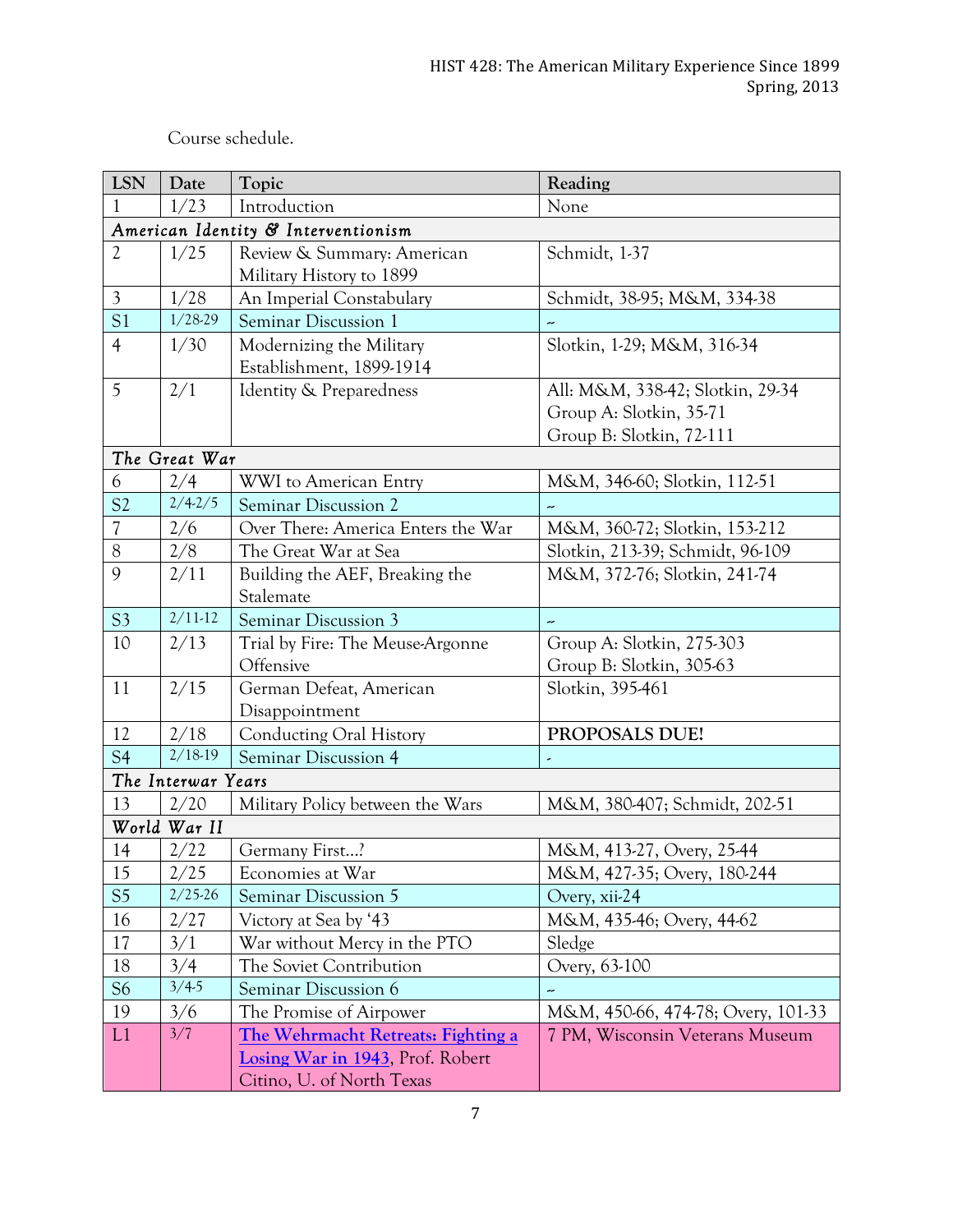| 20              | 3/8             | The Invasion of Normandy                               | M&M, 466-74; Overy, 134-79    |
|-----------------|-----------------|--------------------------------------------------------|-------------------------------|
| 21              | 3/11            | Strategic Leadership                                   | M&M, 478-86; Overy, 245-81    |
| S7              | $3/11-12$       | Seminar Discussion 7                                   | ×,                            |
| 22              | 3/13            | Why did the Allies win? Mid-Term                       | Overy, 282-330                |
|                 |                 | Review & distribution of take-home                     |                               |
|                 |                 | exam questions                                         |                               |
| ∼               | 3/15            | Compensatory drop-no lecture                           | --                            |
|                 |                 | Colonialism, Revolution, & the Origins of the Cold War |                               |
| 23              | 3/18            | The Truman Doctrine                                    | M&M, 494-507; Westad, 8-38;   |
|                 |                 |                                                        | Submit exams                  |
| S <sub>8</sub>  | $3/18-19$       | Seminar Discussion 8                                   | <b>S8</b>                     |
| 24              | 3/20            | Race, Civil Rights, & the Cold War                     | <b>Westad, 39-72</b>          |
| 25              | 3/22            | The Korean War: KMAG & TF Smith                        | M&M, 508-27                   |
| 26              | 4/1             | Korea: Limited War                                     | Flint                         |
| S <sub>9</sub>  | $4/1-2$         | Seminar Discussion 9                                   |                               |
| 27              | 4/3             | The New Look: Nuclear Deterrence &                     | M&M, 531-52; Westad, 73-109   |
|                 |                 | Revolution                                             |                               |
| 28              | 4/5             | The Flexible Response: Intervention in                 | M&M, 553-63; Westad, 110-57   |
|                 |                 | the '60s                                               |                               |
|                 |                 |                                                        |                               |
|                 | The Vietnam War |                                                        |                               |
| 29              | 4/8             | Roots of Conflict                                      | M&M, 570-89; Westad, 158-180  |
| S <sub>10</sub> | 4/8.9           | Seminar Discussion 10                                  | Westad, 180-194               |
| 30              | 4/10            | Dau Tranh-the People's War                             | Davidson; Fall                |
| 31              | 4/12            | Westy's War                                            | Krepinevich                   |
| 32              | 4/15            | Tet & the War at Home                                  | <b>TBD</b>                    |
| S11             | $4/15-16$       | Seminar Discussion 11                                  |                               |
| 33              | 4/17            | "A Better War" Considered                              | M&M, 589-93; Birtle           |
| 34              | 4/19            | The Helicopter War (special                            | M&M, 593-601; Westad, 194-206 |
|                 |                 | presentation by Rick Berry)                            |                               |
| 35              | 4/22            | Legacies, Foreign & Domestic                           | Submit writing requirement    |
| S12             | $4/22-23$       | Seminar Discussion 12                                  | ÷                             |
|                 |                 | From Cold War to GWOT                                  |                               |
| 36              | 4/24            | The Cold War in Iran & Afghanistan                     | M&M, 607-14; Westad, 288-330  |
| 37              | 4/26            | The Reagan Offensive                                   | M&M, 614-28; Westad, 331-63   |
| 38              | 4/29            | Apparent Victory: Collapse of the                      | M&M, 628-42; Westad, 364-95   |
|                 |                 | Soviet Union & the Gulf War                            |                               |
| S13             | $4/29-30$       | Seminar Discussion 13                                  | ×,                            |
| 39              | 5/1             | "Peacekeeping": The 1990s                              | Westad, 396-407               |
| 40              | 5/3             | Afghanistan & Iraq, pt. 1                              | Finkel, Chapters 1-3          |
| 41              | 5/6             | Afghanistan & Iraq, pt. 2                              | Finkel, Chapters 4-6          |